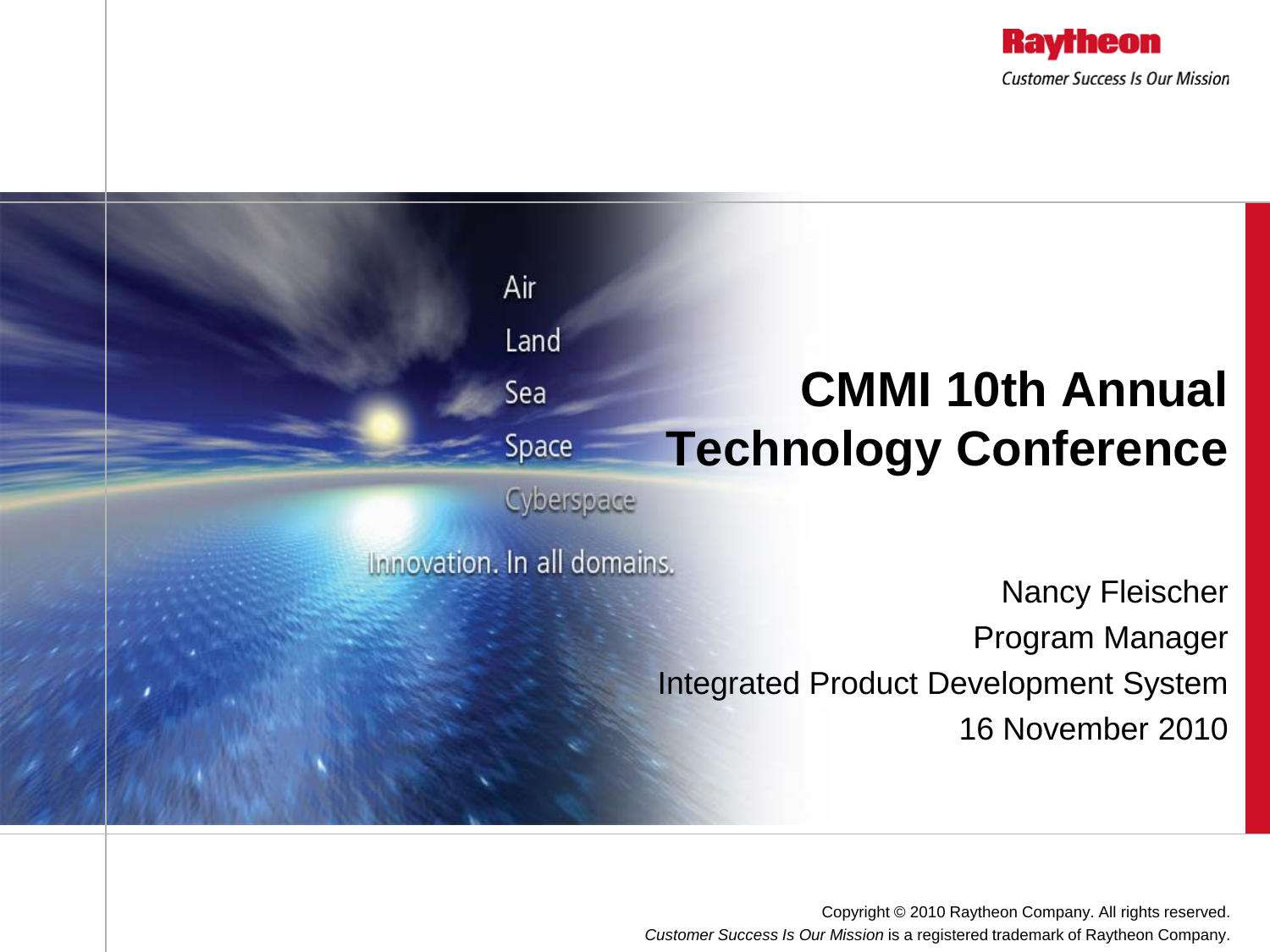

# **CMMI 10th Annual Technology Conference-**

**CMMI Implementation Strategies for Success**



*Guiding Principles:*

*The reason to implement CMMI is to improve business performance The only successful CMMI implementation addresses business needs The only successful measures connect to business performance needs*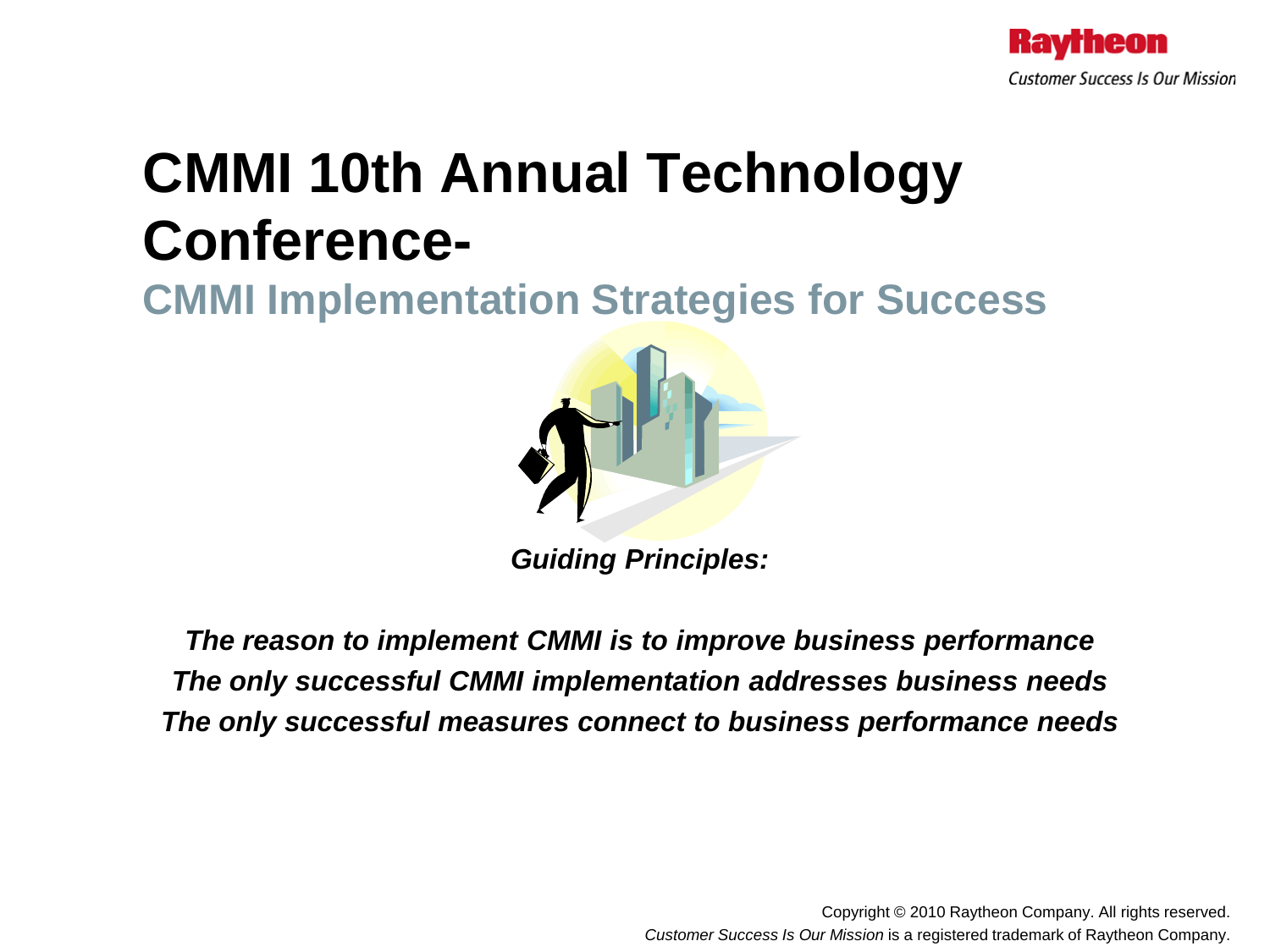

# **Goals of CMMI Implementation**

- Using the CMMI should improve quality, cost and schedule (productivity) performance of your organization
- A few published improvements in Defense Industries
	- On-time deliverable increase from 95% to 99.9%
	- 6.35 times less defect discovery and repair hours during system testing
	- Schedule Performance Index increase from .78 to .93 over three years
	- Cost Performance Index increase from .88 to .96 over two years
- See "Benefits of CMMI Within the Defense Industry"
	- Published by Software Engineering Institute, Carnegie Mellon University, Pittsburgh, PA 15213, May 2010 © 2010 Carnegie Mellon University
	- http://www.sei.cmu.edu/library/abstracts/presentations/CMMI-Benefits-to-Defense-Industry.cfm



**The only reason to implement CMMI is to improve performance**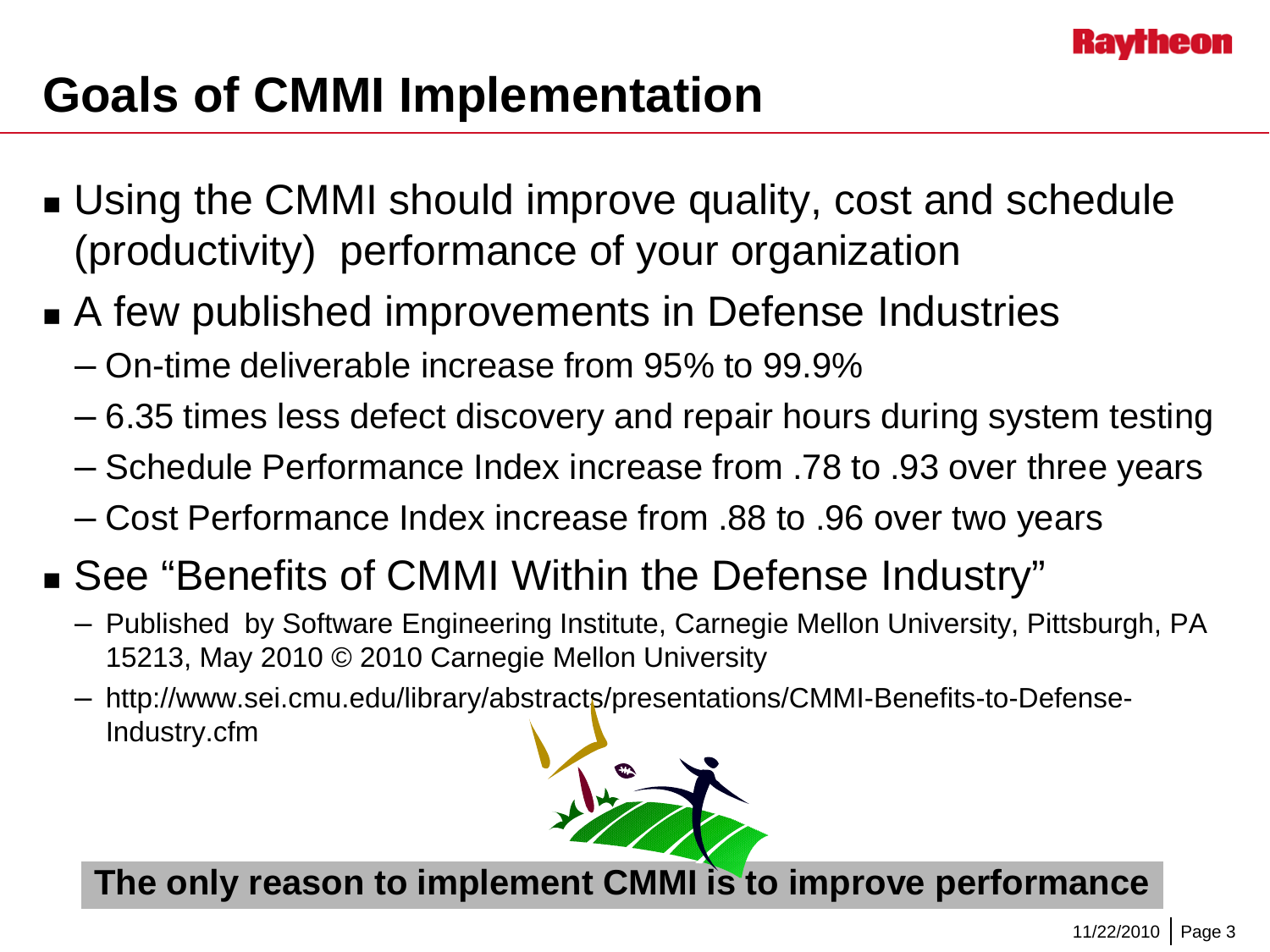

# **Steps in Implementation**

- Determine where you are as compared to the model
	- "*If you do not know where you are, a map won't help*"- Watts Humphrey
	- Most companies have some practices that are consistent with the model
	- Find the right behaviors in your business and leverage them
- Document your good processes that are in place but are not recorded
	- Use pictures, automated tools, text, cartoons, whatever works
- Implement processes to fill gaps that **address business needs !!!**
	- CMMI practices are not processes
	- Prioritized
	- "Natural" for the environment
	- Integrated into how you do business targeted your value stream
	- You are ready for- maturity means experiencing and then learning
- Monitor penetration and institutionalization
	- Growth in and the consistency of organizational use will support increasing organizational capability

### **The only successful implementation addresses business needs**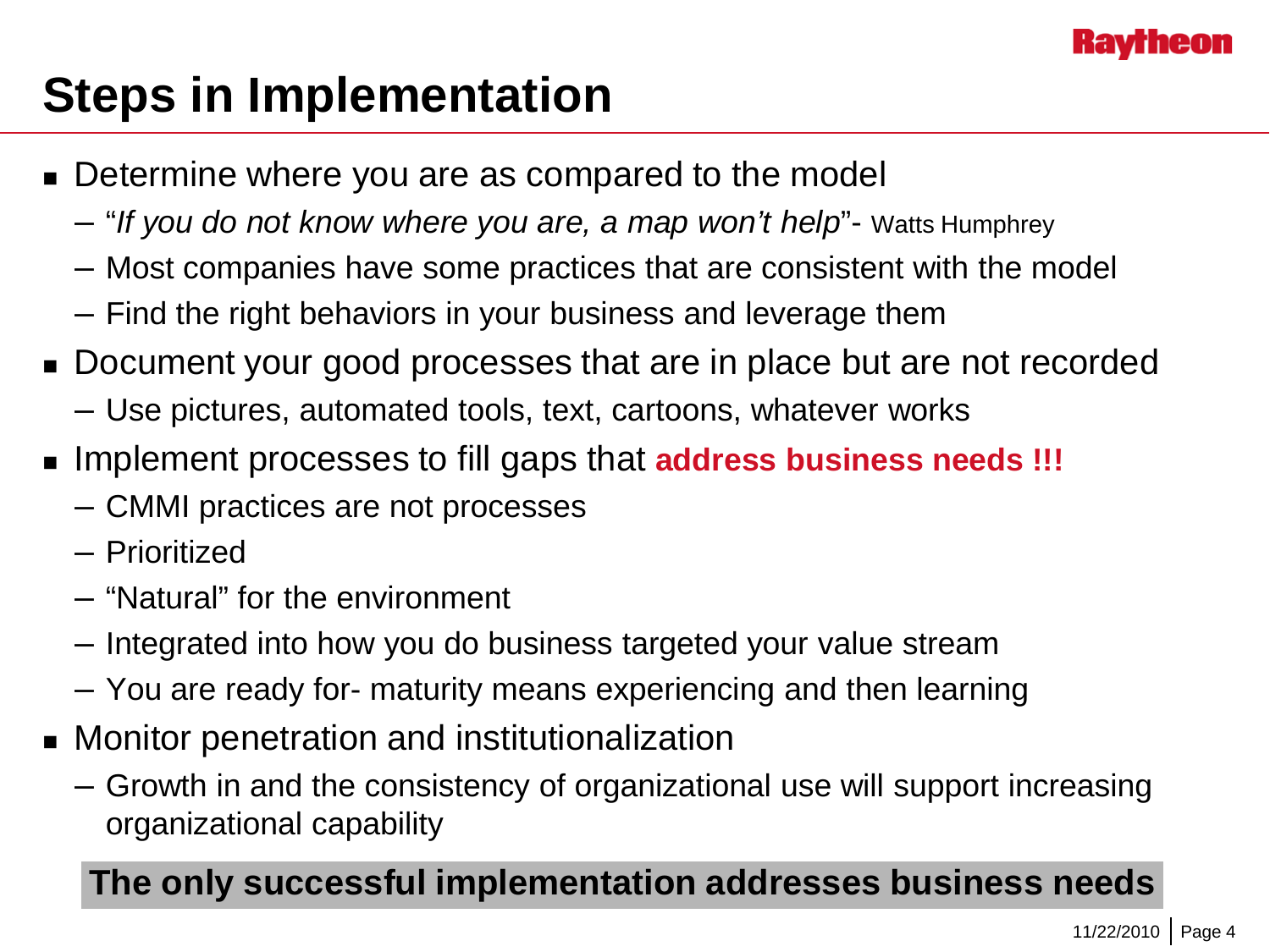

# **CMMI Implementation Success**

#### **Effective Use of CMMI applies processes that enhance the business** based upon the model\*

- CMMI is a model for process improvement, not a standard and **not a process**. Adapt to business environment and available resources with a focus on performance and business results
- Good processes, implemented effectively in an environment of continuous process improvement, increase the likelihood of achieving success
- CMMI can help resultant processes align with achieving business objectives (Organizations making achievement of CMMI maturity levels their primary business objective may not achieve benefits). Focusing on areas where improvement is needed to achieve business objectives improves acceptance.
- Advancements in CMMI maturity levels should be based on a business case for improved performance
- CMMI maturity level ratings are useful for gauging progress in achieving organizational process improvement, but ratings are not alone a predictor of expected project performance. If a project or organization fails to consistently utilize its capability, problems will occur.
- Do not use CMMI as a supplier selection tool by specifying CMMI maturity levels
- Employ appraisal methods of various types and levels of formality to identify weaknesses for prioritizing improvements

*\** **Excerpted from "The Economics of CMMI" http://www.sei.cmu.edu/library/abstracts/whitepapers/economics-of-cmmi.cfm**

- Do not allow outside consultants to "change the way you do business"
- Do not simply copy another's process, it might not work for you

### **The only successful implementation address business needs**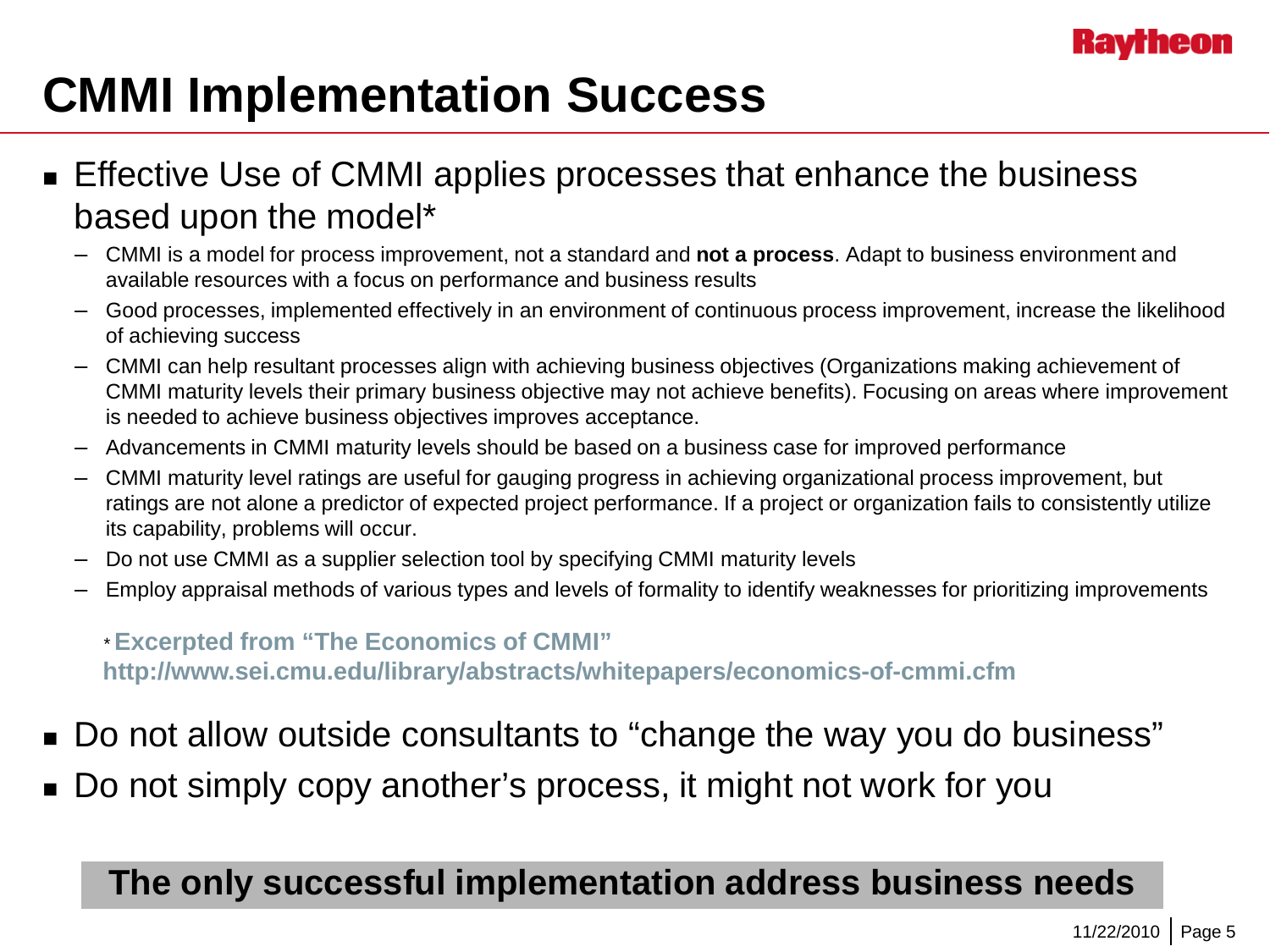

## **Measures connected to Business Needs**

### **■ Using CMMI improves the business**

- Use typical business measures over the long term to determine effectiveness
	- Performance (CPI, SPI)
	- Profitability (Operating Costs versus sales)
	- Competiveness (Win Rate, Sales)
	- Timeliness (Time to Market)
	- Quality



- **Other measures used successfully: dollarized risk of non-compliance to** requirements, first pass yield predictions, predicted average unicost [all in **design phase]**
- These big measures derive "smaller" measures
	- Eg., productivity and EVMS (Individual work package budget efficiency)
	- Productivity and profitability measures create focus on rework and defect containment in phase
	- Leads to measuring things that can be measured in a smaller time spans
- Keep the connection from "small" measures to "big" measure visible

#### **The only successful measures address business needs**

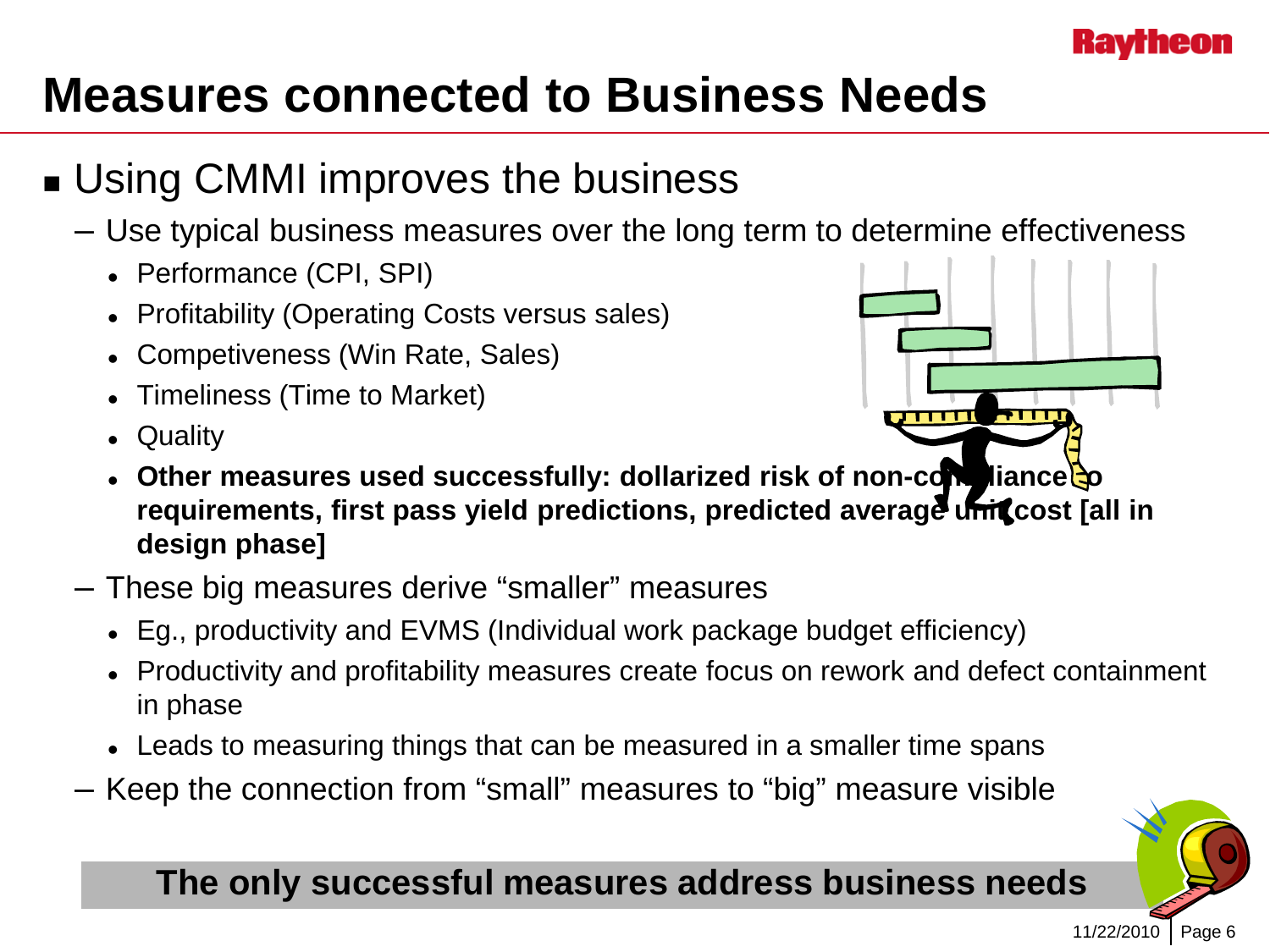

## **Measures connected to Business Needs**

- Get all your business leaders to champion these measures and the connections
	- Easier said then done?
- Keep measures balanced
	- Efficiency, Quality, Cycle Time, Timeliness
	- Measure all aspects so that one aspect does not override the others
- **Increase ROI for CMMI from improving performance (shown** in measures) while decreasing the cost of implementation
- Some measures we have used effectively:
	- CPI/SPI
	- Requirements Volatility
	- Defect Containment/Density
	- Rework (Drawing re-release)
	- ROI
- Drawing Release
- Design Margin Index
- Size and Productivity
- Staffing
- On-time Delivery

### **The only successful measures address business needs**